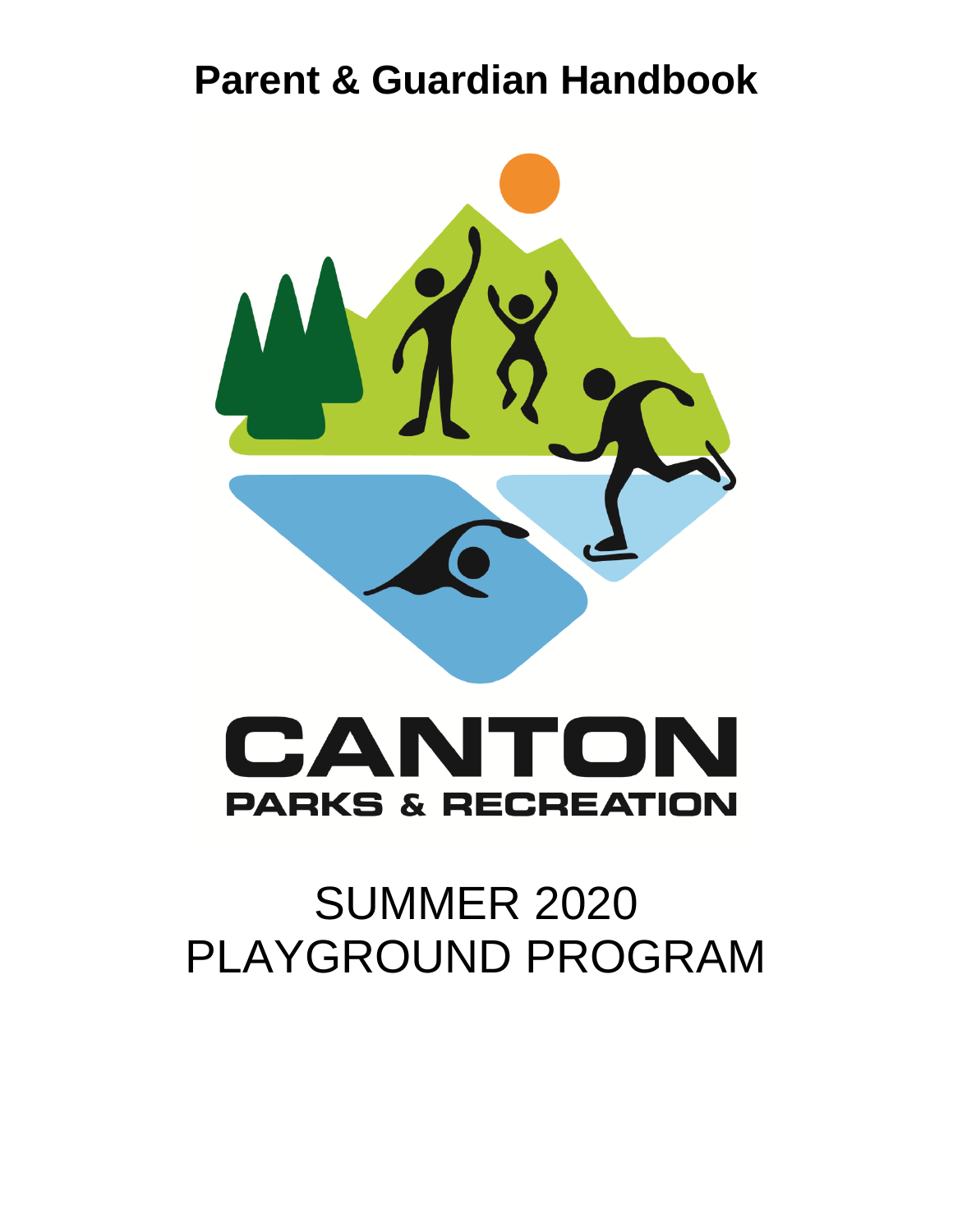We are pleased to welcome you to Canton Parks and Recreation Playground Program. You will find most of the answers to your questions in this booklet. There are many changes to the Playground Day Program this year due to COVID-19, and this booklet will answer many of your questions. This booklet will provide information on the handling of the COVID-19 outbreak and will give you all the precautionary steps and rules we are following to keep your campers safe this summer! If you have any other questions or concerns please contact the Park and Recreation office at (781) 821-5030. We look forward to a fun summer, as well as keeping your children safe and healthy.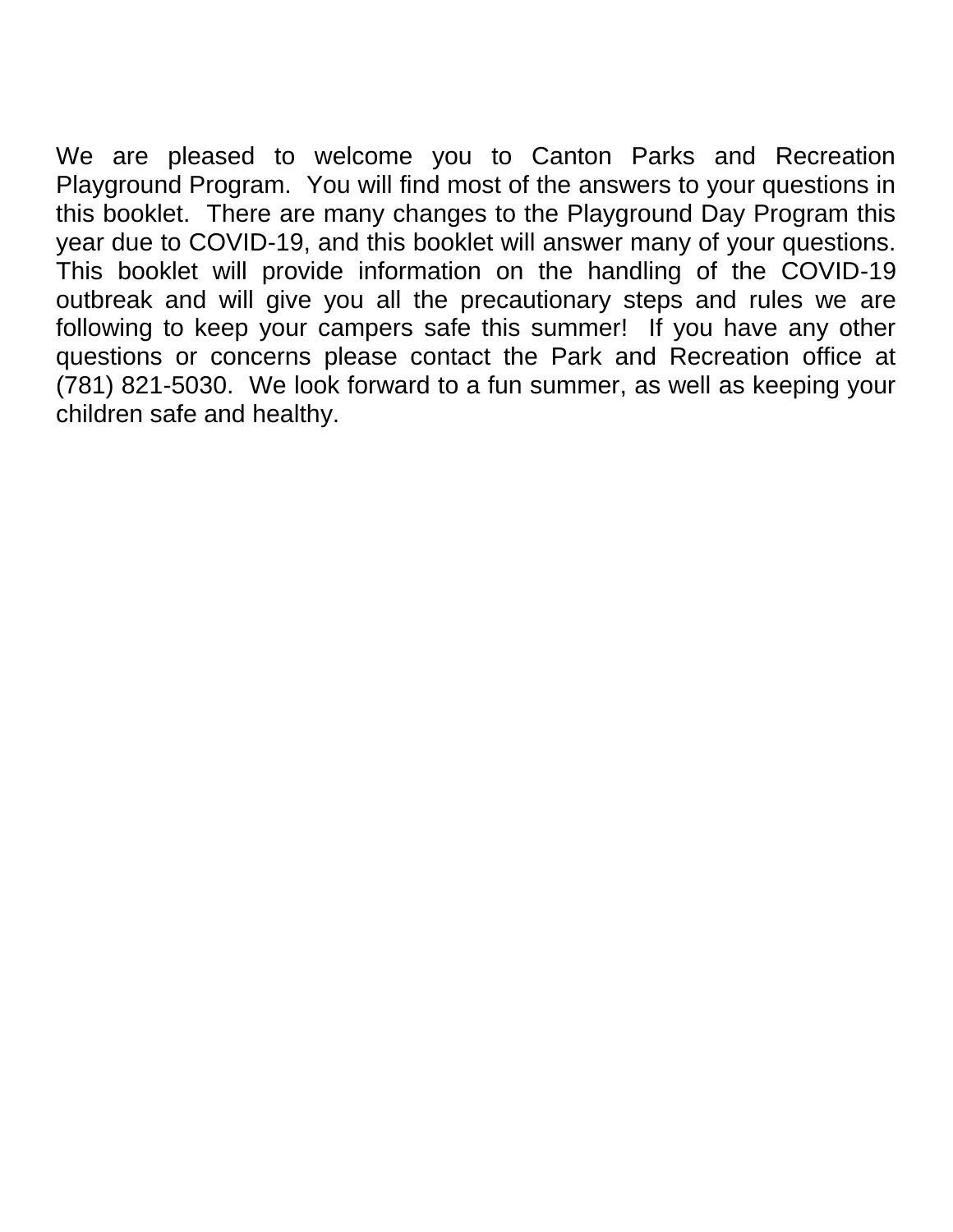### Summer Playground Program

### Monday *–* Friday 9AM – 12:00

### Playground Locations: Canton High School

The Playground Program is open to **Canton residents only and** consists of a semi-structured environment where participants can drop-in a take part in any of the activities that we are offering for that day.

Under the leadership of the Playground Director and Staff, supervised recreational activities are provided which include; sports & games, arts & crafts, and special "themed" days.

The playground is also available whereby children may socialize with friends, join in impromptu or organized games, or use this opportunity to follow their own creative pursuits.

Our goal is to create lasting memories for our participants and this will be a summer your child won't want to miss! The program gives kids a chance to be active, build friendships and most importantly HAVE FUN!

This is an active, outdoor based summer program. Please dress children appropriately for the summer weather, send them with plenty of water, and apply sunscreen before the program begins.

### Registration

- **REGISTRATION IS REQUIRED** for all children attending the program.
- Register online or for each week that you are interested in attending.
- Children will not be able to participate until paperwork is complete.
- Open to all youth entering  $1<sup>st</sup>$  grade-8<sup>th</sup> Grade (Fall 2020).
- Registration continues throughout the summer to accommodate all children who may return from vacation or summer school programs.

# Check-In and Check-Out Procedures

These procedures are meant to create a safe environment for your child, as we pre-screen them before they enter camp.

- Parents/Guardians will pull up to a designated area for their child to go through a prescreening
	- $\circ$  A staff member will make a visual inspection of each child for signs of illness including flushed cheeks, difficulty breathing or fatigue.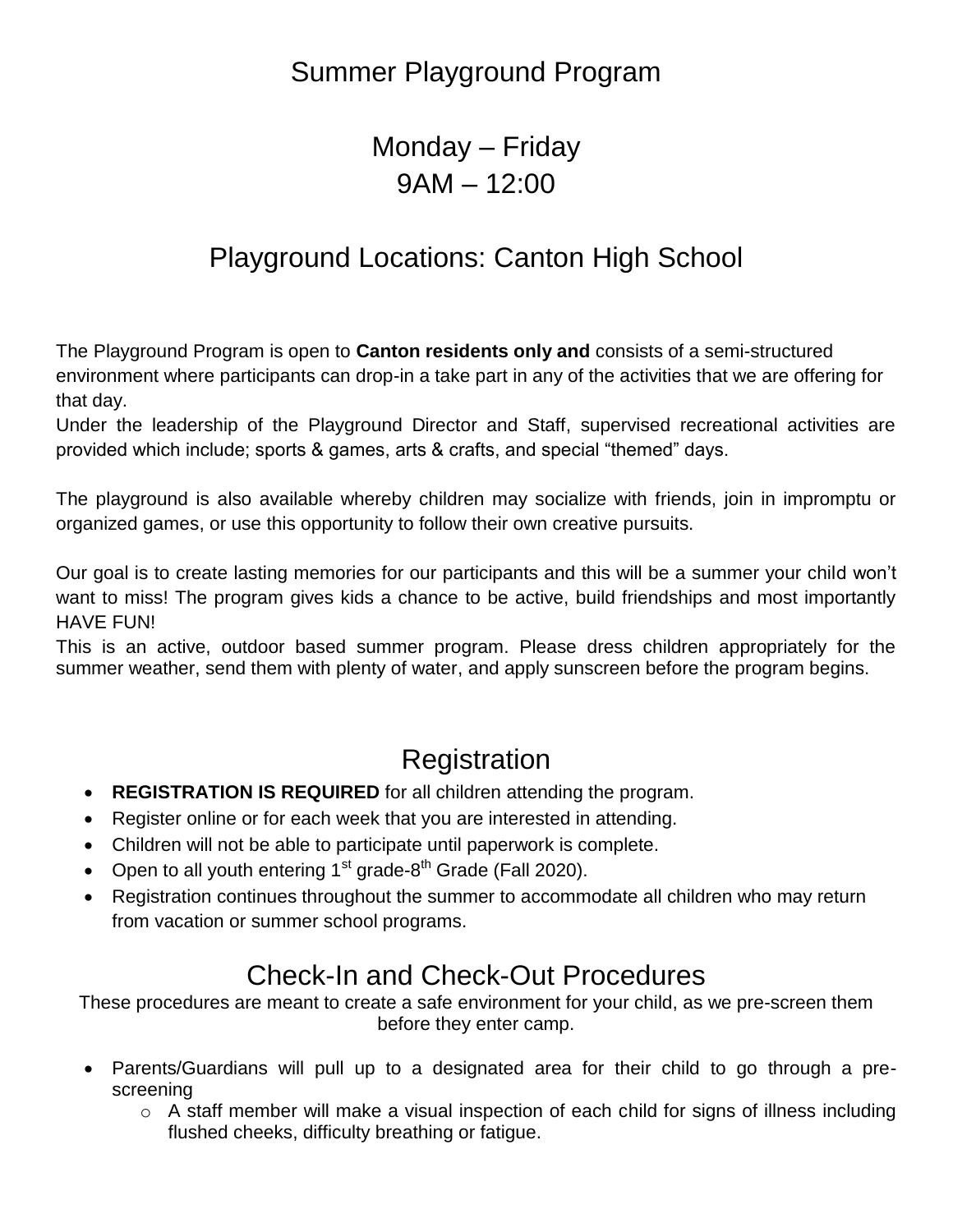- o The child's temperature will be taken by a trained staff member, with a non-contact thermometer and gloves.
- $\circ$  The child will be asked the following questions:
	- **How you or a family member had contact with a person with COVID-19?**
	- Do you have any respiratory distress?
	- Do you have a cough?
	- Do you have a sore throat?
	- Have you lost your sense of taste or smell?
	- Do you have an upset stomach/diarrhea?
	- Do you have an explained rash?
	- Do you have a headache or muscle ache?

If your child answers yes to any of these questions or has a temperature over 100.3, they will not be able to participate in camp.

- Person(s) picking up children should be prepared to show identification
- Check-in and check-out each participant every day with a Counselor at the main table at each location.
- Check-in and check-out will be recorded on the official *Sign In/Out* attendance sheet for the current day.
- When checked-in, participants must remain on-site at ALL times. No one is allowed to leave the site.
- The Playground Summer Program opens at 9AM and closes at 12:00.
- Late fees apply for a pick-up after 12:10 PM.
	- o Pick-up after 12:10 will result in a \$20 fee for the first 20 minutes.
	- o An additional \$20 fee will be charged for each subsequent 30 minute period.
- We encourage all participants to be dropped off and picked up by the same person, or same household members.
- If the person picking up your child(ren) is not on the Child Authorization form please send a note with your child confirming this person had permission to pick-up your child(ren)
- If you will be late dropping off or picking up or if your child will be absent, you must call Canton Parks and Recreation at (781) 821-5030, or email [aberardi@town.canton.ma.us](mailto:aberardi@town.canton.ma.us)

### Plan for Isolation of Sick Staff and Children

If a child becomes symptomatic while at the summer programs:

- Staff will immediately separate the child from other children and minimize exposure to staff.
- The child will be moved to the designated space for symptomatic participants which will be located at the program, away from all other participants. Whenever possible, the child's nose and mouth will be safely covered to protect others from potential infection.
- Staff will contact the child's parent/guardian immediately. The child should be sent home as soon as possible and will remain in isolation until the parent arrives.
- Families should consult with their healthcare provider to determine is any testing or other medical attention is necessary.
- The Program director with notify the Board of Health
- Staff will identify the children and the staff members who were in contact with the symptomatic child.
- Exposed staff and children's parents will be notified of the exposure and provided with guidelines.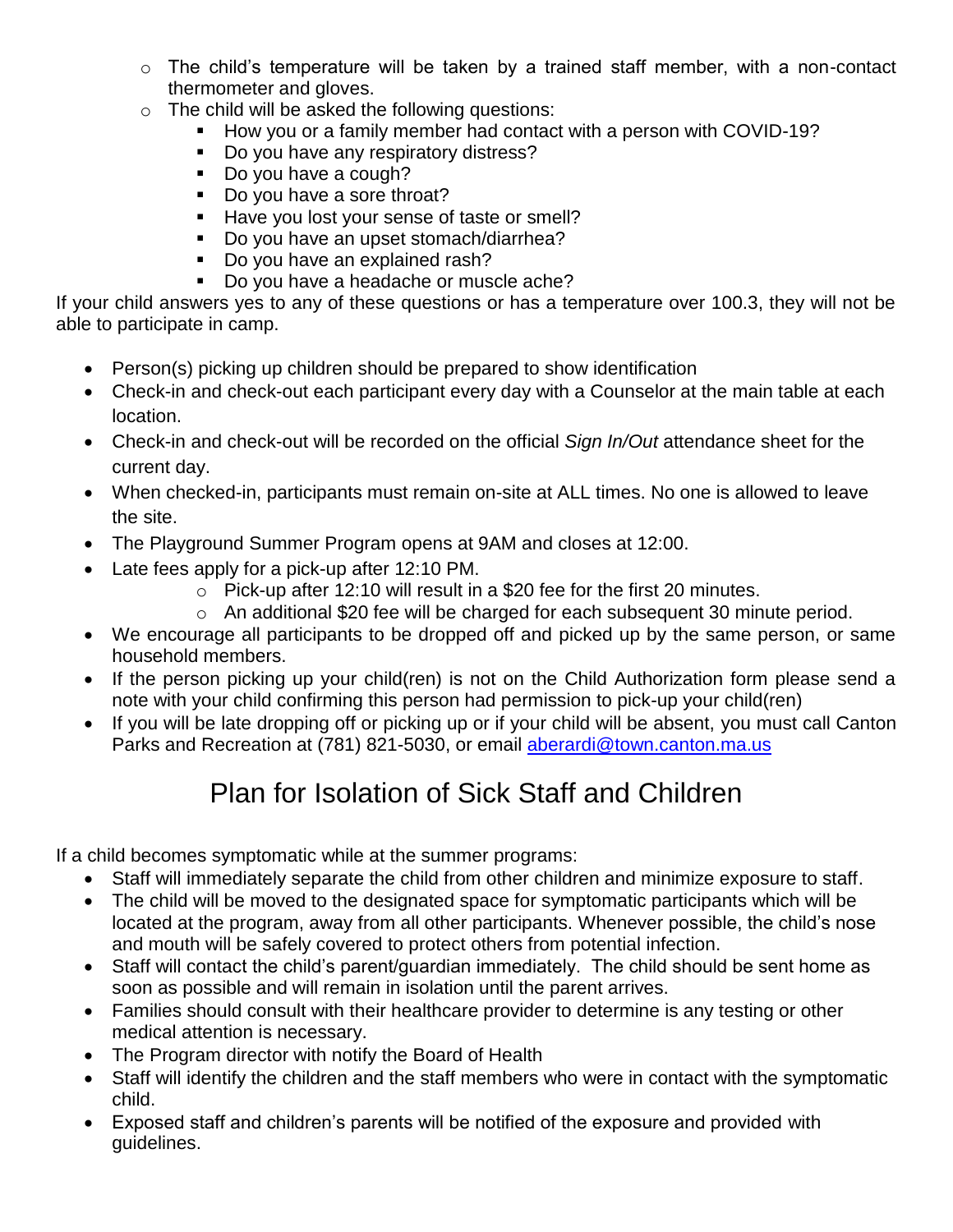Clean and disinfect all areas by the child who is sick, such as bathrooms, common areas, and sports equipment.

If a staff member become symptomatic:

- The staff member will immediately be removed from their counselor responsibilities and sent home
- The Program Director will notify the Board of Health immediately
- Identify the children and staff who were in contact with the symptomatic staff member
- Exposed staff and children's parents will be notified of the exposure and provided with guidelines
- Clean and disinfect all areas used by the staff that is sick, such as bathrooms, common area, and sports equipment.

## Plan for Quarantine and return to Parks & Recreation programs

- If a child or staff member is diagnosed with Covid 19 they will be required to isolate for 10 days.
- $\bullet$

People with COVID-19 who have stayed home (home Isolated) can return to the program under the following conditions:

If you have not had a test to determine if you are still contagious, you can leave home after these three things have happened:

> You have had no fever for at least 72 hours (that is three full days of no fever without the use of medicine that reduces fevers)

#### **AND**

• their symptoms have improved (for example, when your cough or shortness of breath have improved)

#### **AND**

• at least 10 days have passed since your symptoms first appeared

If you have had a test to determine if you are still contagious, you can leave home after these three things have happened:

- You no longer have a fever (without the use of medicine that reduces fevers) **AND**
- other symptoms have improved (for example, when your cough or shortness of breath have improved)

#### **AND**

 You received two negative tests in a row, at least 24 hours apart. Your doctor will follow CDC guidelines.

If a child or staff is **exposed** to COVID19 they will be required to quarantine for 14 days after the last day of contact with the person who is sick.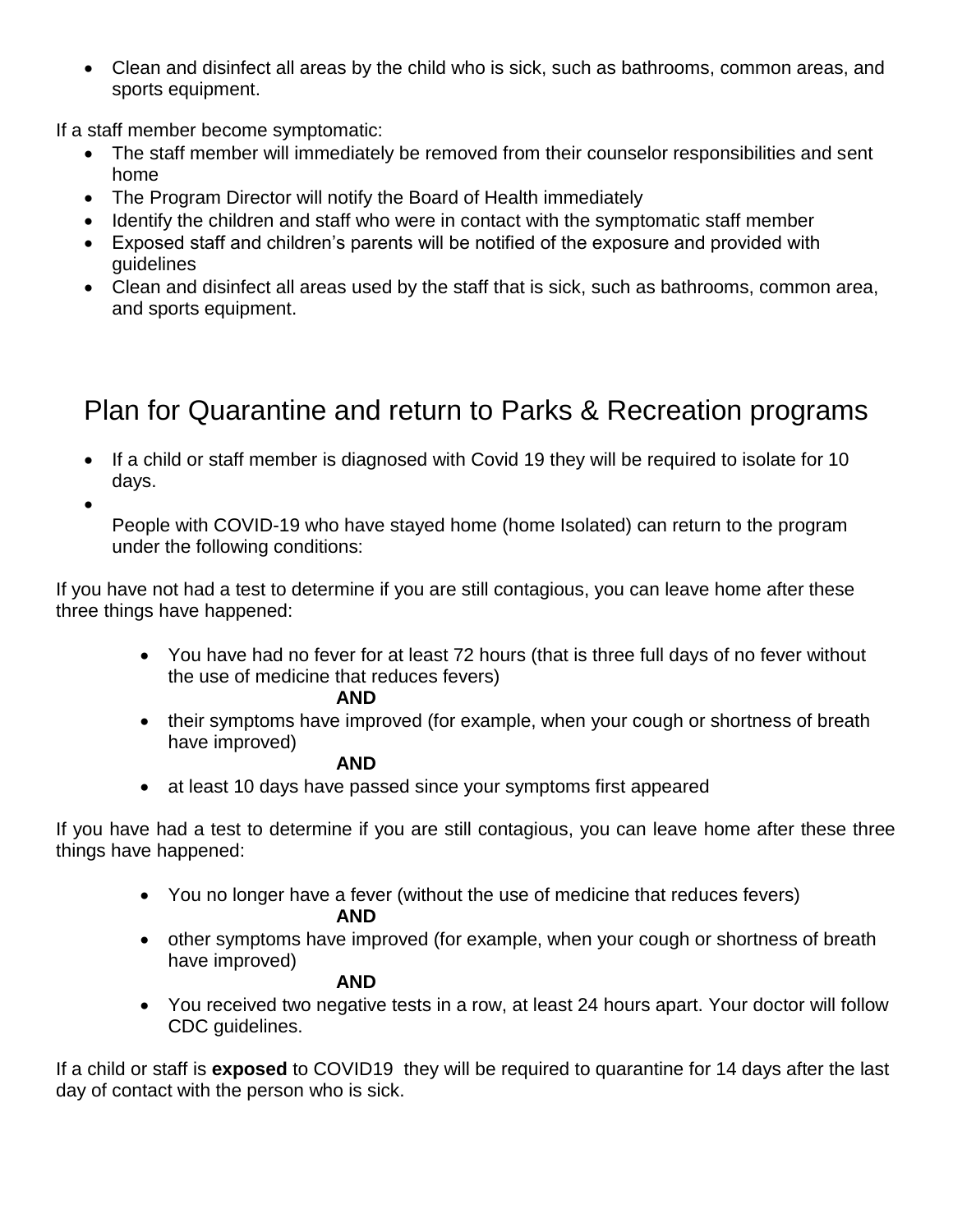# Safety and First Aid

- The **SAFETY** of your children enrolled in the Playground Summer Program is our **PRIMARY CONCERN**.
- Emergency contact information, allergy or other necessary health information, liability waiver, and parent/guardian signature are required.
- Summer counselors are equipped with a first aid kit for minor accidents. For all other accidents, the Playground Director, as well as, the Canton Fire and Police Departments will be contacted to respond.
- No summer counselor or other department staff will administer aspirin or medication of any kind.
	- o Exceptions: Epi-Pen, Rescue or fast acting inhalers, Allergy Medications for severe allergies as instructed by parents or Public Health Nurse.
- Injury/Incident reports will be completed for any occurrence deemed to be major (example: transport to hospital, parent required to pick up, etc.) Consult with Playground Director if you need clarification.
- A note will be sent home with the participant if basic first aid is administered (i.e.: Band-Aid for scrapes and cuts).
- If a child reports that they are feeling ill, the Playground Director will be notified.
	- $\circ$  The Playground Director or head counselor will contact the participants parents to pickup the child OR if the child is authorized to sign his/herself out, the child will be allowed to go home
- Sun Protection **-** Participants should apply sun block 20 minutes prior to leaving the house.

# Clothing and Footwear

- Participants should wear comfortable clothing suitable for recreational activities such as sports, games, and arts & crafts.
- Hats, visors, or baseball caps are recommended.
- All children must bring a mask to camp.

# Food and Drink

- Pack a FILLED WATER BOTTLE daily (labeled with child's name)
- Pack a snack
- Sharing of food or drink will not be allowed

# Inclement Weather

- If the playground program is closed due to inclement weather, we will notify registered participants via website (cantonrec.com), social media (Facebook and Twitter), and e-mail distribution list. The notification will be posted by 8:30AM.
- In the event that inclement weather occurs during hours of operation, participants will take shelter in the field houses.
- An e-mail will be sent to parents if the program is cancelled during the day due to weather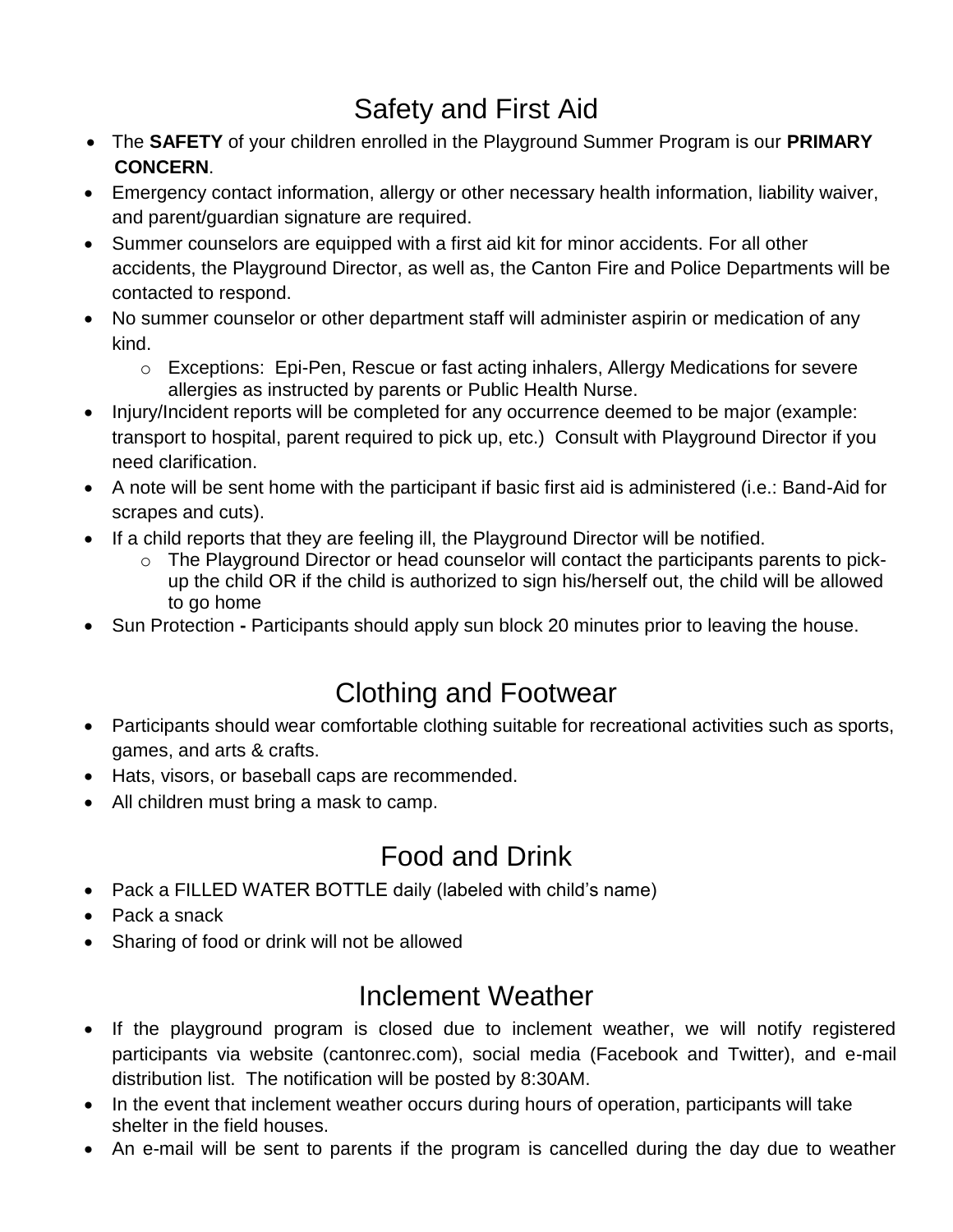changes and will be required to pick up the participants.

# Youth Protection

- One on-one contact between counselors and youth prohibited.
	- $\circ$  In situations requiring a personal meeting, the meeting is to be conducted with the knowledge and in view of other counselors and/or youth.
- Use of smart phones, cameras, imaging, or digital devices prohibited.
	- o Although participants are allowed to keep a cell phone on their person to contact parents in emergencies, it is easy to unintentionally or inadvertently invade the privacy of other individuals with those devices with regular use of the cell phone.
	- $\circ$  The use of any device capable of recording or transmitting visual images in or near restrooms or other areas where privacy is expected is inappropriate.
- No secret organizations.
	- o Canton Parks and Recreation does not recognize any secret organizations as part of its programs. Participants cannot create a club or group within the camp.
	- o All aspects of our camps and programs are open to observation by parents and professional staff.

### Behavior Expectations

*These rules are posted at all Playground locations. Please review with your child prior to arrival*.

- 1) Storage sheds are for COUNSELORS ONLY.
- 2) Good sportsmanship is a must! Play as a team, play fair and take turns.
- 3) Hands to yourself. No pushing, shoving, or putting your hands on one another.
- 4) Respect your counselors and listen to them at all times.
- 5) Participants are expected to respect the personal space of others. Be kind to others.
- 6) Safety first! Make good choices.
- 7) Throw trash away and pick up after yourself.
- 8) Use of inappropriate language and having inappropriate conversations are prohibited. Verbal threats will not be tolerated
- 9) Be respectful of all facilities and playgrounds and take care of equipment/supplies. Treat them like they are your own.
- 10)NO HAZING. NO BULLYING. NO STEALING. If a participant is found to be participating in such activity it may result in removal from the program.

\*Parents of participants engaging in these recurring behaviors will be notified by the Playground Director and/or staff. If these behaviors continue to occur, participants may be suspended or dismissed from our program. We need the cooperation of all everyone to maintain a safe environment for all.

# Discipline Policy

- Discipline used in the Summer Playground Program is constructive.
- **Under certain circumstances a child may need to be removed from a situation, the child will be monitored by a counselor.**
- If inappropriate behavior or language occurs, counselors will take the following steps: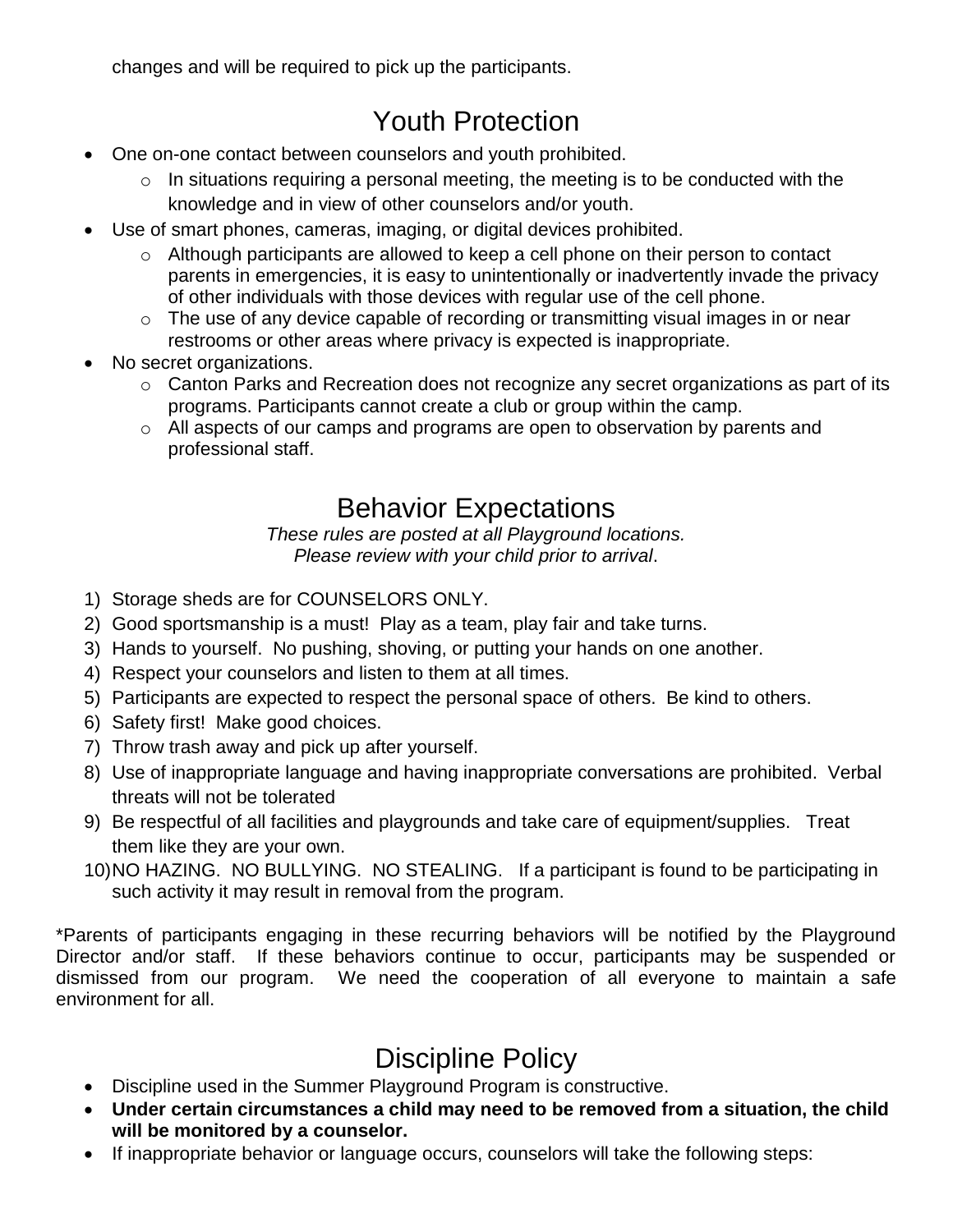- $\circ$  First occurrence: talk to the participants involved, review the playground rules and why their actions were inappropriate.
- $\circ$  Second Occurrence: talk to the participants involved and a counselor will sit with the participants for a time-out from the activity (depends on the age of the child and severity of the offence).
- $\circ$  If behavior becomes a consistent problem, parents will be contacted by the Playground Director.
- A record will be kept of participants' misbehavior.
- DICIPLINARY STEPS
	- o STEP 1: Verbal Warning to Participant: Given by staff (break or removal from activity may occur)
	- o STEP 2: Parent Conference with Playground Director
	- o STEP 3: Parent Conference with Deputy Director of Parks and Recreation
	- o STEP 4: Termination from Playground Program

NOTE: If a participant's action is of a violent nature against another child, staff or property, the participant may be suspended or terminated immediately. A parent conference will be scheduled before the participant may return. If actions continue, the child may be terminated from the program. **We want every child's experience at our Summer Playground Program to be positive, fun, exciting, and safe. These disciplinary steps have been established to assist us in achieving our goals for** *all* **of our participants.**

### Covid-19-Symptoms

Symptoms may appear **2-14 days after exposure to the virus.** People with these symptoms may have COVID-19:

- Fever or chills
- Cough
- Shortness of breath or difficulty breathing
- Fatigue
- Muscle or body aches
- Headache
- New loss of taste or smell
- Sore throat
- Congestion or runny nose
- Nausea or vomiting
- Diarrhea

When to Seek Emergency Medical Attention Look for **emergency warning signs\*** for COVID-19. If someone is showing any of these signs, **seek emergency medical care immediately**

- Trouble breathing
- Persistent pain or pressure in the chest
- New confusion
- Inability to wake or stay awake
- Bluish lips or face